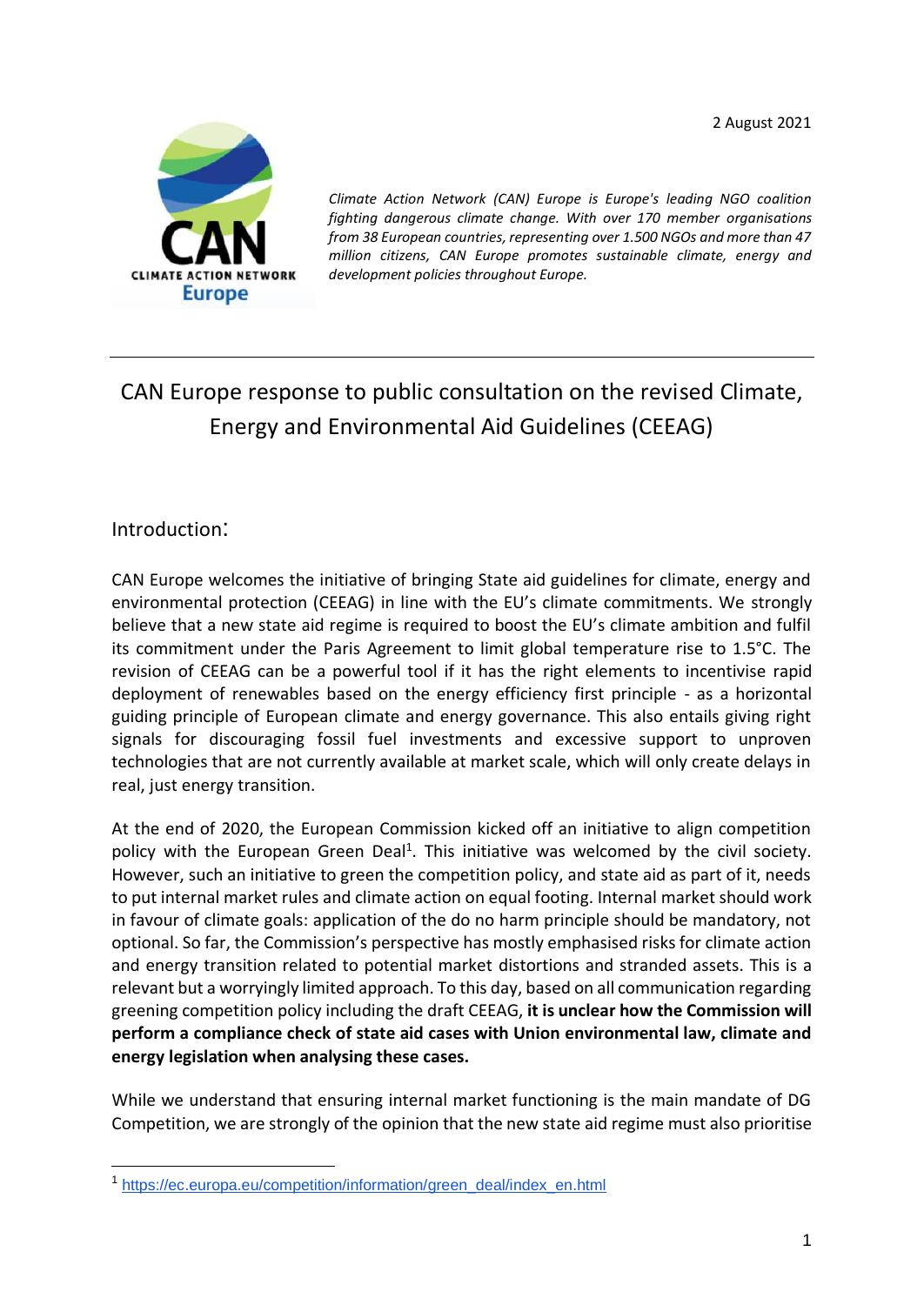supporting climate, energy and environmental legislation in order to align with the European Green Deal, and help the EU to contribute to achieving the Paris Agreement's 1.5°C goal. Ongoing heat waves, floods, wild forest fires and other climate disasters clearly demonstrate that human, nature and economic costs of inaction are overwhelming. Incentives for private and public investments must explicitly support ambitious climate action and a just energy transformation as the costs of limited mitigation action will be very high<sup>2</sup> with severe social consequences. In light of the climate emergency, this is also an imperative to establish coherence with the EU's commitment to the Paris Agreement.

It is noted in the Commission's draft CEEAG communication<sup>3</sup>, referring to their own analysis, that "achieving the newly increased 2030 climate and energy targets will require EUR 350 billions of additional annual investment compared to the levels in 2011-2020, with further EUR 130 billion a year for the other environmental objectives estimated earlier". Thus, all subsidies, including state aid, must be utilised to unleash a large scale of renewables and energy savings investments rapidly, and they must be shifted away from supporting all types of fossil fuels.

The Paris Agreement Compatible (PAC) Scenario, by CAN Europe and European Environmental Bureau, shows that a pathway for the just transition of the EU's energy system that is in line with the EU's commitment to the Paris Agreement is viable<sup>4</sup>. This means: **mobilisation of energy savings and green recovery potentials through accelerating deep renovation of buildings, a modernisation of industrial production processes, and an increase of energy efficiency in transport leading to halving the EU's energy demand between 2015 and 2050; a swift ramping up of domestic renewable energy use, in particular of solar PV and wind energy for electricity production leading to renewable electricity generation tripling during the decade from 2020 to 2030 - with renewables covering 50% of gross final energy consumption in 2030 and 100% in 2040.** This is not only needed, but also achievable for the investments in renewable energy and energy efficiency to substantially increase in the next decade, as the investment decisions made today will determine the European economy's progress on the pathway to sustainability and climate neutrality. They will have a direct impact on the communities to benefit from these investments. Therefore, all state aid decisions must be put forward with this in mind, and elements of the revised CEEAG must raise the bar to incentivise both investors - to shift their business models without disrupting the internal market, and national decision makers - to put in place strong regulatory measures enabling rapid and adequate rollout of projects as part of an economy-wide just transformation.

The International Energy Agency's (IEA) flagship report on roadmap for the global energy sector to achieve net zero by 2050 calls for unprecedented scaling up of solar and wind capacity this decade, requiring governments to significantly strengthen and implement their

3 [https://ec.europa.eu/competition-policy/system/files/2021-06/CEEAG\\_Draft\\_communication\\_EN.pdf](https://ec.europa.eu/competition-policy/system/files/2021-06/CEEAG_Draft_communication_EN.pdf) This information was also referred to in the Questions & Answers on the 2030 Climate Target Plan document from 2020: [https://ec.europa.eu/commission/presscorner/detail/en/qanda\\_20\\_1598](https://ec.europa.eu/commission/presscorner/detail/en/qanda_20_1598) 4

<sup>2</sup> [https://www.swissre.com/media/news-releases/nr-20210422-economics-of-climate-change](https://www.swissre.com/media/news-releases/nr-20210422-economics-of-climate-change-risks.html)[risks.html](https://www.swissre.com/media/news-releases/nr-20210422-economics-of-climate-change-risks.html)

[https://www.caneurope.org/content/uploads/2020/06/PAC\\_scenario\\_technical\\_summary\\_29jun20.pdf](https://www.caneurope.org/content/uploads/2020/06/PAC_scenario_technical_summary_29jun20.pdf#:~:text=In%20view%20of%20the%20EU,updated%20to%2065%25%20emission%20reductions) [#:~:text=In%20view%20of%20the%20EU,updated%20to%2065%25%20emission%20reductions.](https://www.caneurope.org/content/uploads/2020/06/PAC_scenario_technical_summary_29jun20.pdf#:~:text=In%20view%20of%20the%20EU,updated%20to%2065%25%20emission%20reductions)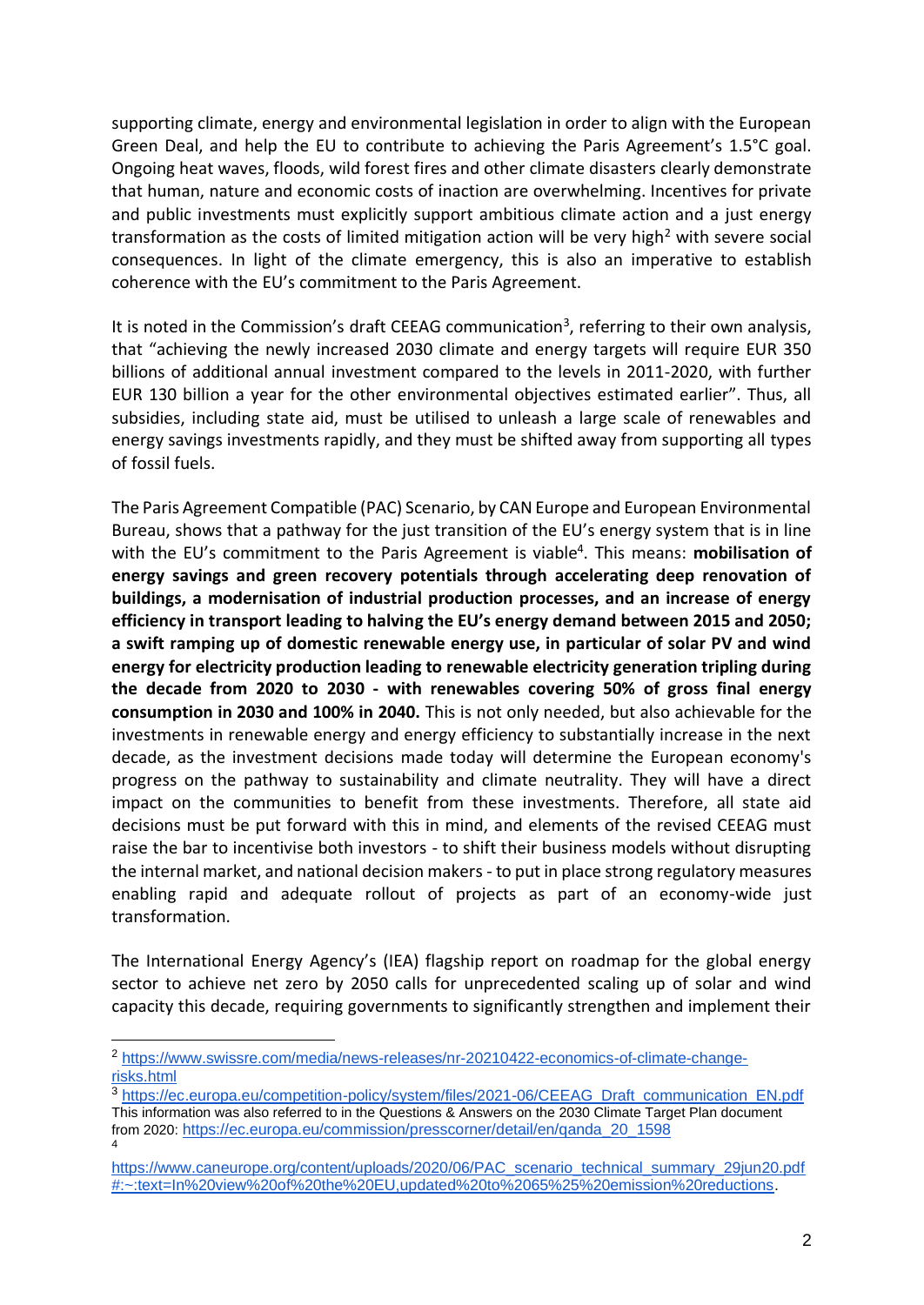energy and climate policies<sup>5</sup>. According to the report, **renewable energy investments will have to triple worldwide by 2030 and no new fossil fuel supply would come online after 2021, if governments are serious about their net zero pledges for 2050**. The report also acknowledges that inefficient coal power plants need to close by 2030 the latest, and that fossil gas cannot be considered as a transition fuel away from coal. This means no support must be given to coal plants to operate beyond 2030, no new fossil fuel projects (including fossil gas) should come online after 2021 and any support for these projects would put the EU's 2050 climate neutrality target under question.

We appreciate the opportunity to give feedback for the Commission's CEEAG revision proposal. CAN Europe's response to the public consultation focuses on the following main aspects of the categories of aid listed in chapter four of the draft CEEAG: *aid for renewable energy, aid for gas infrastructure, aid for coal closures, aid for the improvement of the energy and environmental performance of buildings, aid for district heating and cooling.* 

CAN Europe feedback on certain categories of aid proposed in the draft CEEAG

# **1- Aid for renewable energy must be specified and distinguished from other decarbonisation technologies**

The CEEAG proposal no longer mentions explicitly about aid for renewable energy sources but lists renewables as one of the greenhouse gas emission reduction and removal technology categories, among CCS/CCU, hydrogen, and cogeneration technologies. Firstly, it is very worrying that the source of hydrogen production is not specified in the draft, as decarbonising the economy in line with the 1.5°C objective leaves no room for any type of fossil fuels-based hydrogen. Any support for hydrogen must be given to renewable hydrogen projects only in certain sectors for which other cleaner alternatives such as electrification and energy efficiency measures are not currently available<sup>6</sup>. Moreover, the uses of CCS/CCU are referred to as mainstream decarbonisation technologies without explicitly excluding the energy sector. Energy savings and sustainable renewable energy technologies are the only options to replace climate polluting technologies in the energy sector. Investments in the energy system should transform it into a highly flexible system while grids, storage and demand response technologies should facilitate further deployment of energy savings and renewable energy.

Secondly, this kind of bundling of technologies together poses major risks for achieving the EU's climate objectives. It risks diminishing public support for renewable energy sources,

<sup>5</sup> [https://iea.blob.core.windows.net/assets/405543d2-054d-4cbd-9b89-](https://iea.blob.core.windows.net/assets/405543d2-054d-4cbd-9b89-d174831643a4/NetZeroby2050-ARoadmapfortheGlobalEnergySector_CORR.pdf)

[d174831643a4/NetZeroby2050-ARoadmapfortheGlobalEnergySector\\_CORR.pdf](https://iea.blob.core.windows.net/assets/405543d2-054d-4cbd-9b89-d174831643a4/NetZeroby2050-ARoadmapfortheGlobalEnergySector_CORR.pdf)

<sup>&</sup>lt;sup>6</sup> [https://caneurope.org/content/uploads/2021/02/CAN-Europe\\_position-on-hydrogen\\_February-](https://caneurope.org/content/uploads/2021/02/CAN-Europe_position-on-hydrogen_February-2021.pdf)[2021.pdf](https://caneurope.org/content/uploads/2021/02/CAN-Europe_position-on-hydrogen_February-2021.pdf)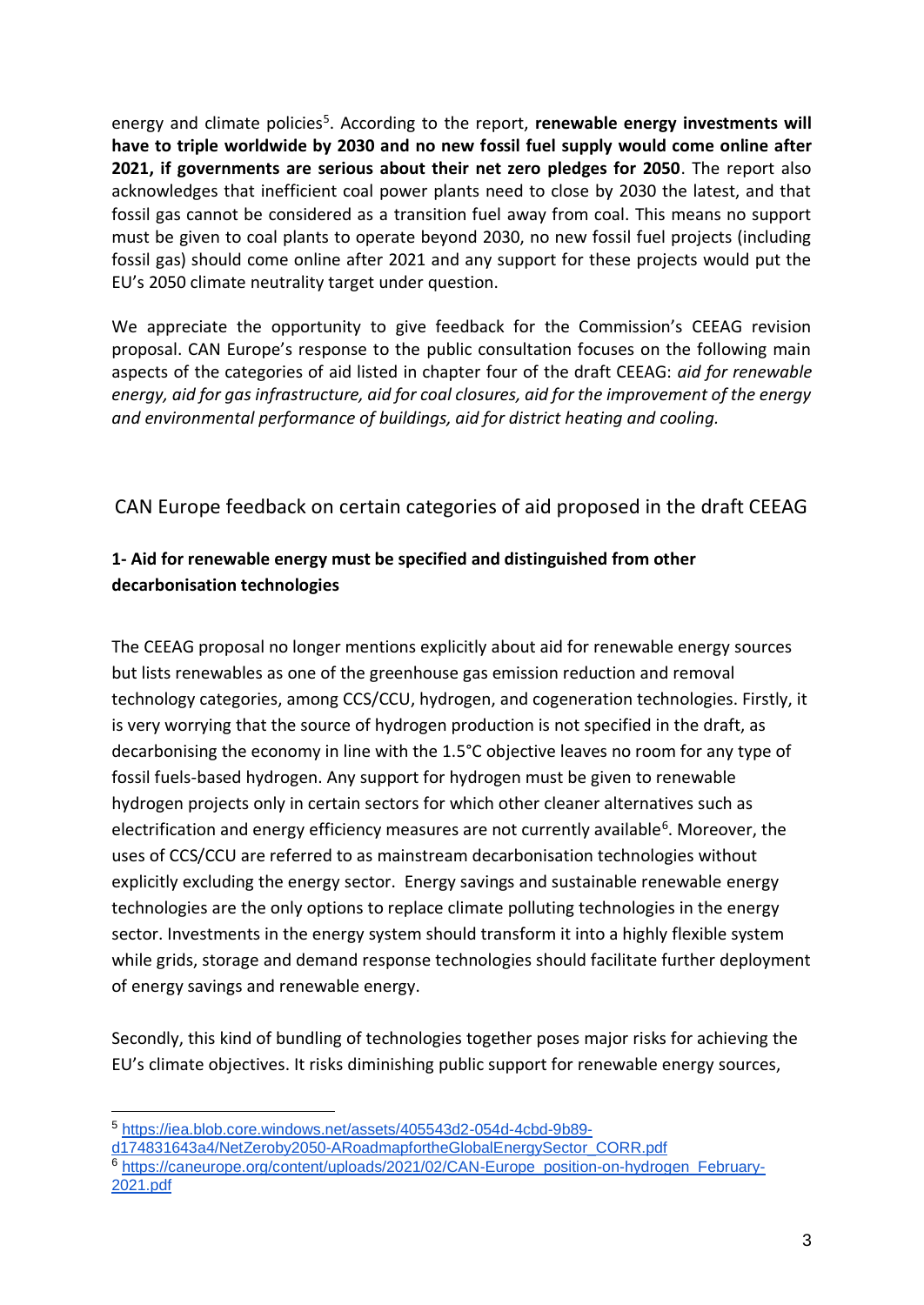distracting the attention from the fact that the EU needs to triple RES investments in order to meet its binding EU 2030 renewable energy target, fulfil its commitment to the Paris Climate Agreement and climate neutrality target, and not providing strong incentives for national regulatory measures to support investments flowing to untapped renewables potentials. It could delay a true, rapid and just energy transition as it would give a signal about public support availability for false solutions which are currently non-existent, nonreliable and/or not available at market scale, such as CCS/CCU in the energy sector and inefficient use of hydrogen, that can be used to justify continuing investments in fossil fuels - jeopardising the EU's climate objectives. **Renewables should be given a separate chapter in the CEEAG - not including the so-called 'low carbon' sources, in order to give the governments a right signal to put in place enabling RES regulations, and to direct special support to small renewables producers including energy communities.**

A dedicated RES chapter must explicitly emphasise aid for renewable energy communities (RECs) and smaller RES actors as they have a unique market position - completely disadvantaged in competitive bidding under the current EEAG. The draft CEEAG does not make any reference to RECs. Energy communities are a new legal concept under EU law, with unique characteristics placing them at a distinct competitive disadvantage in the market, and particularly in accessing renewables support schemes. Article 22 (7) of the REDII mandates Member States to take into account the specificities of RECs when designing their support schemes. When this important requirement is not referenced and built-in to the CEEAG, it leaves Member States with an unclear message<sup>7</sup>. Member States need clear **guidance from the CEEAG on how to develop and justify supportive measures for RECs in compliance with their RED II obligations.** Many Member States are still unsure how to formulate new EU rules on energy communities into law, or to develop supportive measures for the promotion of renewable energy communities at the national level, as the sector is either nascent or non-existent<sup>8</sup>.

The draft CEEAG refers to exempting small renewables production installations from the requirement to participate in competitive bidding while lowering the existing threshold for the exemption. **Making RECs and small renewables producers exemptions to competitive bidding schemes does not directly help channelling more government support - in terms of subsidies and regulatory ease. They should be bound by special schemes, under a dedicated chapter to RES in the CEEAG.** 

Finally, CEEAG must factor in the external costs and the scale of deployment of energy sources. Without factoring in climate, pollution, health and environmental impacts as

<sup>7</sup> [https://communitypowercoalition.eu/2021/07/15/eu-state-aid-guidelines-must-support-community](https://communitypowercoalition.eu/2021/07/15/eu-state-aid-guidelines-must-support-community-energy-letter/)[energy-letter/](https://communitypowercoalition.eu/2021/07/15/eu-state-aid-guidelines-must-support-community-energy-letter/)

<sup>8</sup> [https://www.rescoop.eu/toolbox/renewable-energy-communities-why-they-deserve-support-how-the](https://www.rescoop.eu/toolbox/renewable-energy-communities-why-they-deserve-support-how-the-guidelines-on-state-aid-for-climate-environmental-protection-and-energy-can-help)[guidelines-on-state-aid-for-climate-environmental-protection-and-energy-can-help](https://www.rescoop.eu/toolbox/renewable-energy-communities-why-they-deserve-support-how-the-guidelines-on-state-aid-for-climate-environmental-protection-and-energy-can-help)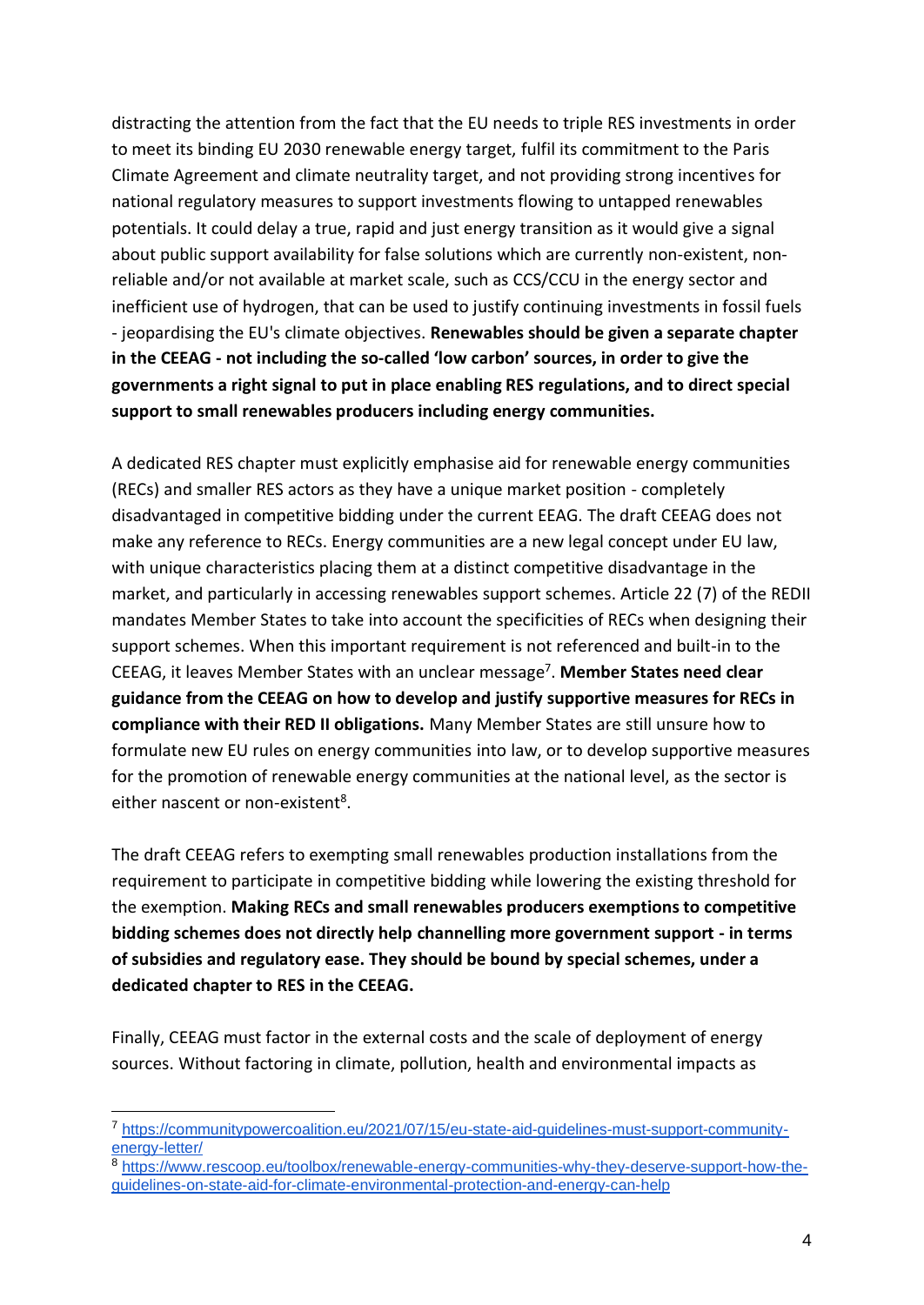external costs, the state aid regime will lack the fundamentals of alignment with the European Green Deal. State aid schemes for biomass is a good example of the potential damaging impacts of extensive support to biomass, when given without assessing the external costs and scale of deployment. The revised state aid regime must take into account the European Green Deal's cost-effective transition to climate neutrality by 2050 and a more circular, efficient use of limited natural resources when support to biomass is considered. The net carbon impact of the use of biomass is understood to depend on many factors, including scale of deployment and resulting harvest levels, the type of feedstock used, the efficiency of energy conversion, and counterfactuals, among others.

#### **2- No state aid should be authorised for fossil gas infrastructure**

Fossil gas is not a transition fuel and the EU cannot continue to subsidise investments in the sector. The draft CEEAG leaves the door open for fossil gas, recognising it as a transition fuel under several aid categories with different provisions, such as aid for fossil gas projects for energy or industrial production falling within the scope of "measures for the reduction of greenhouse gas emissions'' together with true renewable energy sources in the same basket, under aid for security of supply (capacity mechanisms) category, and repeating similar provisions for fossil gas under aid for district heating and cooling category.

We understand that the Commission made an effort not to leave the door wide open for fossil gas in their proposal, committing to the verification of such aid measures not causing lock-in effects prolonging the consumption of fossil-fuel-based energy. However, **the draft falls short of a clear definition of what the Commission implies with the 'lock-in effect', and leaves it to the Member States to explain how this effect would be avoided and how aid for fossil gas would not contradict the Union's climate targets.** It is unclear whether the Member States must prove that aid does not cause a lock-in to greenhouse gas emissions (referring to the EU's greenhouse gas emissions budget) or only lock-in to fossil gas-fired energy production (referring to stranded assets and financial issues only). Details of any aid provisions considered is important to clarify as any new fossil gas investment made today will cause a lock-in to fossil-gas technology at least for the next two decades, which the EU cannot do if it wants to deliver on its fair share to reduce emissions in the escalating climate emergency.

Recent studies show that Europe risks €87 billion in stranded fossil gas assets if all the planned public and private investment increases in gas infrastructure (including gas pipelines, LNG terminals etc.) come to life, threatening to lock-in greenhouse gas emissions beyond 2050<sup>9</sup>.

<sup>9</sup> <https://globalenergymonitor.org/report/europe-gas-tracker-report-2021/>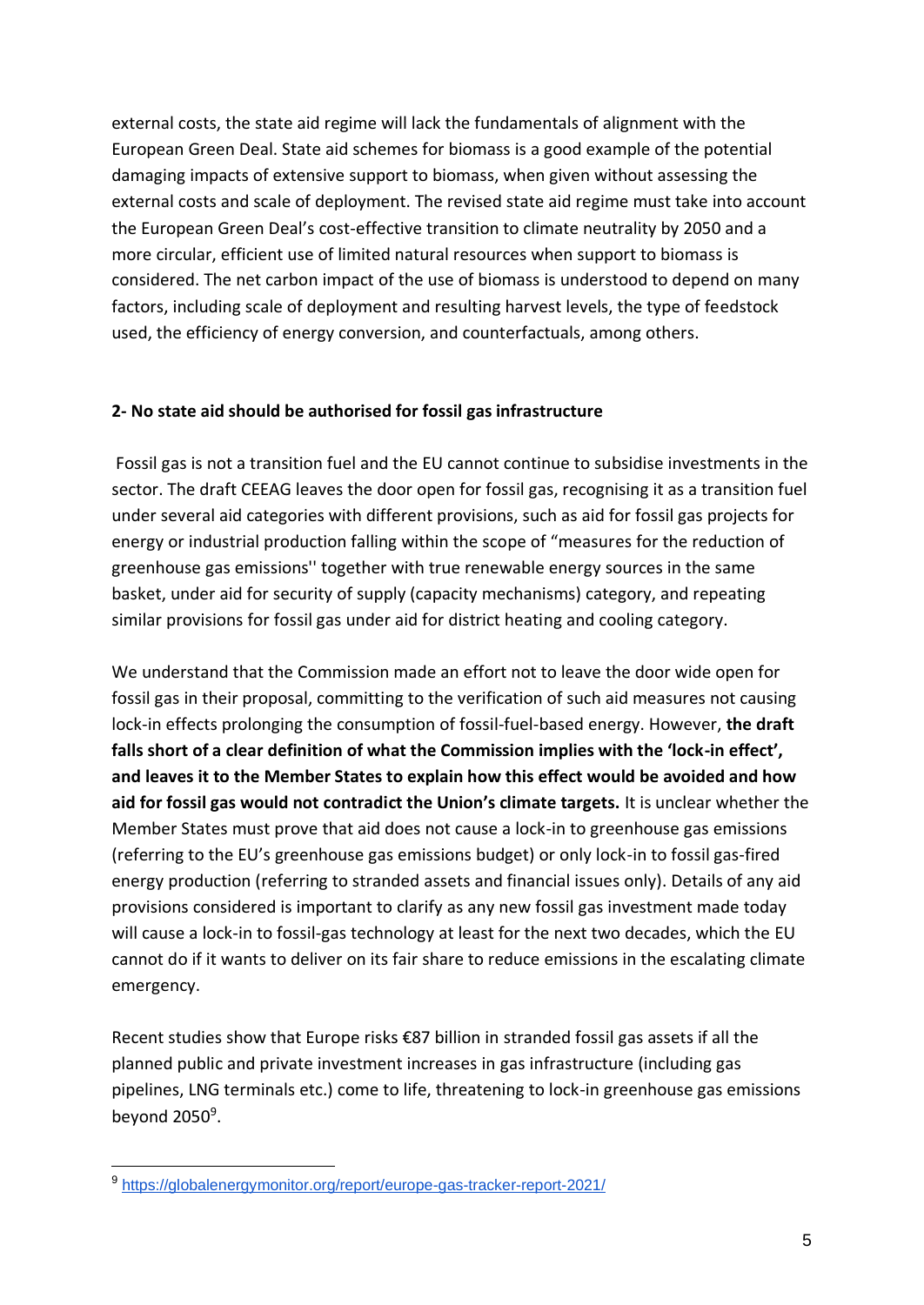The draft CEEAG acknowledges negative externalities of fossil gas in the long-run, but still considers investments in fossil gas to have positive environmental effects, should the Member States explain how they will ensure that the investment contributes to achieving the Union's 2030 climate target and 2050 climate neutrality target. This is misleading. On top of that, the proposition makes no distinction between support for fully Paris-compliant energy infrastructure (i.e. RES deployment, RES based hydrogen) and fossil gas infrastructure, missing the opportunity to support further energy systems decarbonization.

**New gas investments are not compatible with the EU's 2030 and 2050 climate targets.**  Thus Member States should not be asked to explain how fossil gas sits together with the EU's climate ambition. Gas demand already peaked in the last decade in the majority of EU countries and dropped<sup>10</sup> in 2019 by more than 10% to 40% compared to the respective peak years<sup>11</sup>. Fossil gas consumption will be reduced through applying the energy efficiency first **principle, deep renovations, electrification and shifting to 100% renewables.** Burning fossil gas not only produces carbon dioxide (CO2), its extraction and transmission also emits methane, a greenhouse gas with an 86 times stronger climate warming potential than CO2 over a 20-year timeframe. Methane emissions occur across the entire fossil gas supply chain and need to be drastically reduced<sup>12</sup>. The EU does not need any new fossil gas **infrastructure and any aid for it will be direct fossil fuel subsidies, contradicting the fossil** 

**fuel phase out commitment enshrined under the recitals of the European Climate Law, and the 2050 climate neutrality objective.** 

Chapter 4.8 on aid for the security of electricity supply paves the way for capacity aid measures to new fossil gas infrastructure and units if they replace 'more polluting energy sources'. A positive element of the draft CEEAG is the classification of coal, lignite, peat, oil and diesel as the most polluting energy sources and thus considering aid measures for these sources unlikely. However, this should refrain from reflecting fossil gas as a clean energy source, promoting it as a replacement for the more polluting sources and making it eligible for major fossil gas subsidies. Throughout the draft CEEAG, fossil gas is being treated differently to other 'most/more polluting fossil fuels' while there is no sound scientific justification nor legal basis for this preferential treatment. **Aid for new gas infrastructure should not be considered at all; it would contradict the EU's 2030 climate target as well as its climate neutrality commitment.** CAN Europe considers that current EU targets will be insufficient to limit global temperature rise to 1.5°C in line with the Paris Agreement, and that the EU should rather aim to reduce greenhouse gas emission by 65% in 2030 $^{13}$  and

<sup>10</sup> [https://ec.europa.eu/eurostat/databrowser/view/nrg\\_cb\\_gas/default/table?lang=en](https://ec.europa.eu/eurostat/databrowser/view/nrg_cb_gas/default/table?lang=en)

<sup>&</sup>lt;sup>11</sup> Those countries include France, Hungary, Italy, Lithuania, Latvia, Romania, Slovakia, Denmark, Bulgaria and Slovenia.

<sup>12</sup> <https://caneurope.org/content/uploads/2021/06/Fossil-Gas-Manifesto-2021.pdf>

<sup>13</sup> <https://caneurope.org/position-2030-climate-policy-architecture/>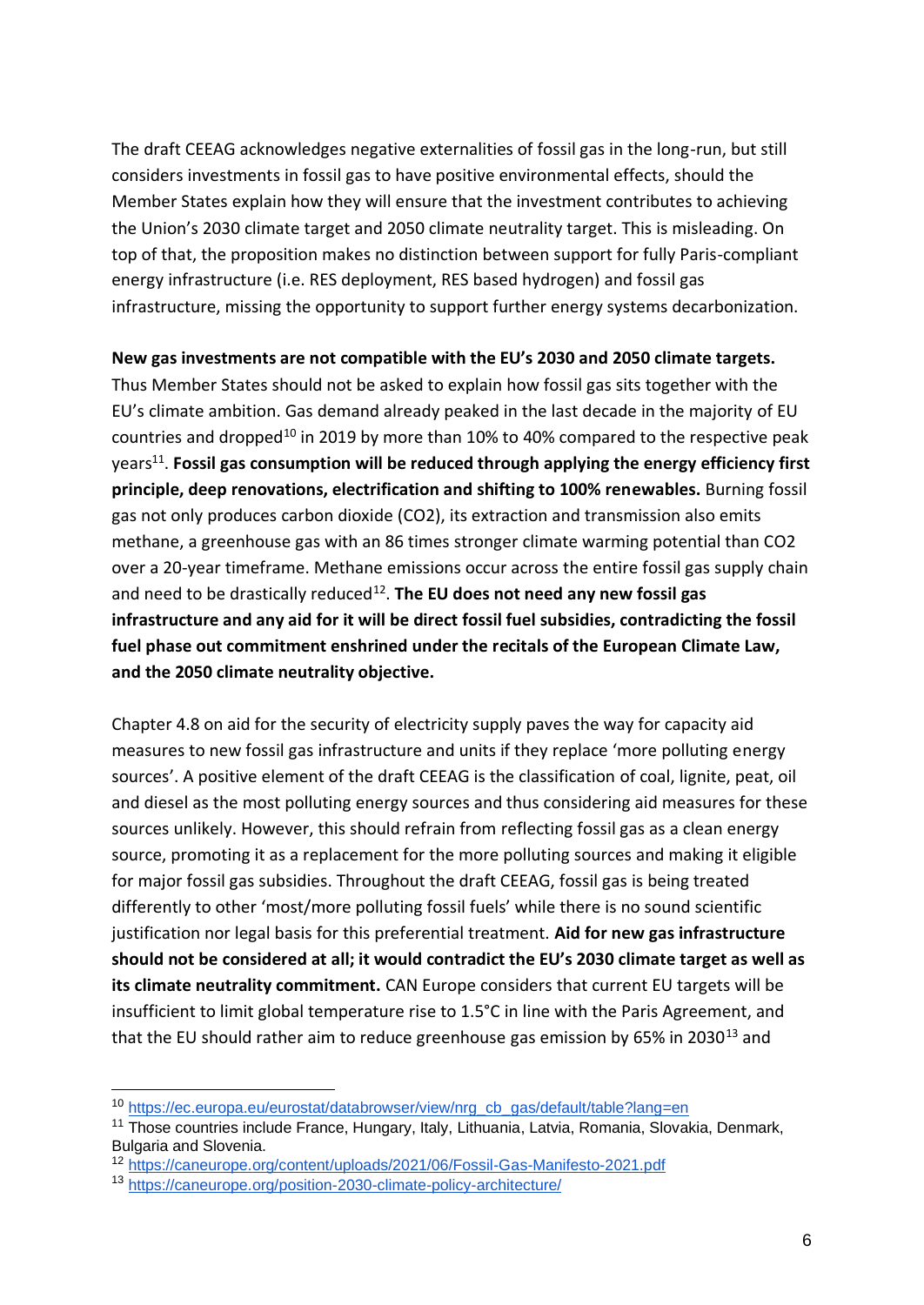phase out fossil gas completely by 2035<sup>14</sup>. Nonetheless, meeting the current EU targets will require a reduction of 22-37% of the EU's consumption of fossil gas by 2030 (compared to 2015) and a continued decline to negligible levels by  $2050^{15}$ .

The contradiction between new gas investments and net zero targets is also demonstrated in the IEA flagship report<sup>16</sup> on 2050 net zero pathway. Moreover, European Investment Bank (EIB) adopted a new lending policy in 2019, in which it commits to ending financing for fossil fuel energy projects from the end of  $2021^{17}$  - including traditional gas infrastructure and power generation technologies resulting in greenhouse gas emissions above 250 gCO2 per kWh of electricity generated (going beyond the Emissions Performance Standard of 550gCO2/kWh that effectively excluded coal, oil and unabated natural gas, in their previous lending policy).

The example of brand-new coal power units<sup>18</sup> getting operational due to capacity contracts signed a couple of years ago when coal electricity generation was more profitable, and consequently beginning operations as stranded assets, must be a serious warning not to repeat the same mistake for fossil gas-fired power assets, which would be directly financed by citizens' pockets should they receive capacity payments.

**Energy efficiency first principle must be better highlighted and explicitly mentioned throughout the CEEAG because without ambitious demand measures, the focus on future energy supply scenarios risks lock-in to not only fossil gas but also to oversupply and misleading solutions which are currently non-existent, non-reliable and/or not available at market scale, such as CCS/CCU and hydrogen. The Energy Efficiency first principle must inform whether aid to more energy production is necessary in the first place, and is particularly relevant in the sections relating to decarbonisation measures, security of supply and energy infrastructure.**

Hydrogen and its derivatives (liquid synthetic fuels, renewable ammonia) could supply up to one-fifth of the EU's final energy demand in 2050 (rising from 566 TWh in 2030, i.e. 6% of the EU's final energy demand, up to 1109 TWh in 2050)<sup>19</sup>. Hydrogen, if produced from renewable electricity, is one of the most promising technologies for meeting this need. However, **as renewable hydrogen is not a primary source of energy but an energy carrier requiring conversion from renewable electricity and implying important energy losses, we can consider it a limited resource, needing reflection on its development and use and its** 

<sup>14</sup> <https://caneurope.org/content/uploads/2021/06/Fossil-Gas-Manifesto-2021.pdf>

<sup>15</sup> <https://eur-lex.europa.eu/legal-content/EN/TXT/?uri=CELEX:52020SC0176>

<sup>16</sup> [https://iea.blob.core.windows.net/assets/405543d2-054d-4cbd-9b89-](https://iea.blob.core.windows.net/assets/405543d2-054d-4cbd-9b89-d174831643a4/NetZeroby2050-ARoadmapfortheGlobalEnergySector_CORR.pdf)

[d174831643a4/NetZeroby2050-ARoadmapfortheGlobalEnergySector\\_CORR.pdf](https://iea.blob.core.windows.net/assets/405543d2-054d-4cbd-9b89-d174831643a4/NetZeroby2050-ARoadmapfortheGlobalEnergySector_CORR.pdf) 

<sup>17</sup> [https://www.eib.org/attachments/strategies/eib\\_energy\\_lending\\_policy\\_en.pdf](https://www.eib.org/attachments/strategies/eib_energy_lending_policy_en.pdf)

<sup>18</sup> <https://caneurope.org/coal-expands-in-poland-despite-eu-law-violations/>

<sup>&</sup>lt;sup>19</sup> [https://caneurope.org/content/uploads/2020/06/PAC\\_scenario\\_technical\\_summary\\_29jun20.pdf](https://caneurope.org/content/uploads/2020/06/PAC_scenario_technical_summary_29jun20.pdf)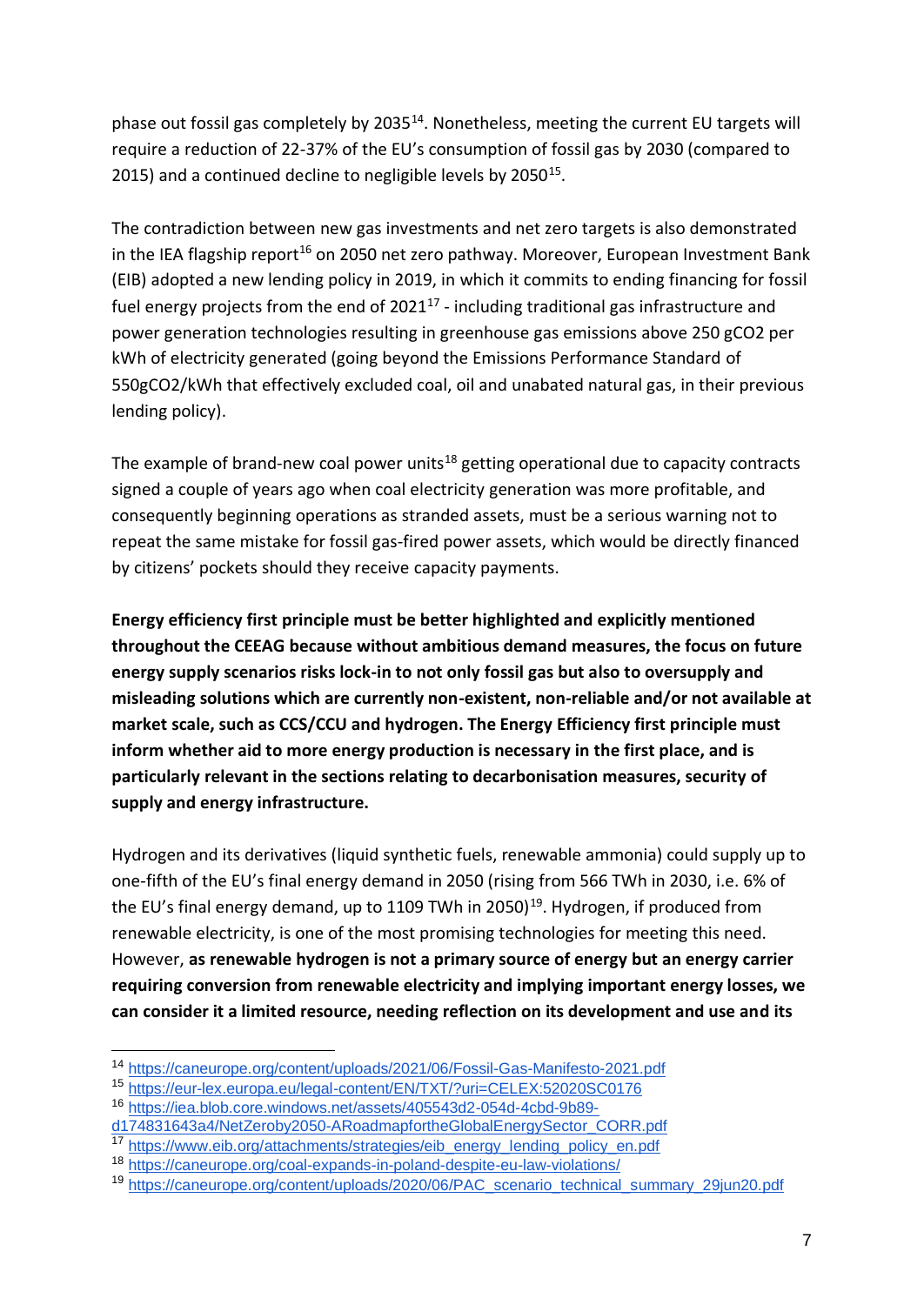**ability to deliver at the scale and speed necessary.** Given that today almost all hydrogen comes from fossil fuels, there is a significant risk that the European hydrogen sector could fail to shift completely to renewable hydrogen and instead becomes a way to justify continued investments in fossil fuels and maintaining legacy or building new infrastructure that should instead be decommissioned.

It is regrettable to note that in the draft CEEAG "low-carbon", i.e. fossil hydrogen with the promise of CCS, and renewable hydrogen are treated equally, carbon-intensive hydrogen is not completely excluded and the deployment of hydrogen infrastructure does not aim for a "no regret" scenario to avoid future infrastructure lock-in. The Communication specifies that aid measures should not "stimulate or prolong the consumption of fossil fuels" and that Member States should instead commit to use mainly renewable or "low carbon" fuels. This again puts fossil hydrogen on an equal footing with renewable hydrogen while the lack of clear definition around "low-carbon fuels" opens the door for potential loopholes. **Hydrogen should not serve as an excuse to continue gas infrastructure development in a "business as usual mode" and create further stranded assets which will have to be borne by consumers.** Nor should it prolong dominating energy import models from third countries which might have low levels of energy access or their own just transition challenges<sup>20</sup>.

# **3- Aid for early coal infrastructure closures must support a Paris-compatible coal phase out in 2030**

The CEEAG include for the first time a section on aid for the early closure of coal, peat and oil shale plants and mines when a Member State decides to prohibit power generation from these sources at a certain date. Currently, all state aid demands to compensate for the early closure of coal and lignite activities are assessed by the Commission on an ad-hoc basis, outside the scope of state aid guidelines.

In the draft CEEAG, there is no latest date specified for aid to be given for coal plant closures, which risks aid measures functioning as fossil fuel subsidies for coal-fired electricity producers to support the continued operation of their stranded coal facilities until their closure at an excessively late but politically more convenient date. **A Paris-compatible plan for coal means a phase-out by 2030, at the very latest, in all Member States<sup>21</sup>. Moreover, the Commission's own impact assessment to achieve the EU's 2030 climate target expects coal-based power production to end by 2030<sup>22</sup> .** All aid given to coal operators beyond 2030

<sup>&</sup>lt;sup>20</sup> For more details, see CAN Europe Hydrogen position paper define landmarks of a dedicated policy framework for renewable hydrogen while taking into account that it is still an immature technology which needs careful monitoring: [https://caneurope.org/content/uploads/2021/02/CAN-](https://caneurope.org/content/uploads/2021/02/CAN-Europe_position-on-hydrogen_February-2021.pdf)[Europe\\_position-on-hydrogen\\_February-2021.pdf](https://caneurope.org/content/uploads/2021/02/CAN-Europe_position-on-hydrogen_February-2021.pdf)

<sup>&</sup>lt;sup>21</sup> [https://climateanalytics.org/media/report\\_coal\\_phase\\_out\\_2019.pdf](https://climateanalytics.org/media/report_coal_phase_out_2019.pdf)

<sup>22</sup> <https://eur-lex.europa.eu/legal-content/EN/TXT/?uri=CELEX:52020SC0176>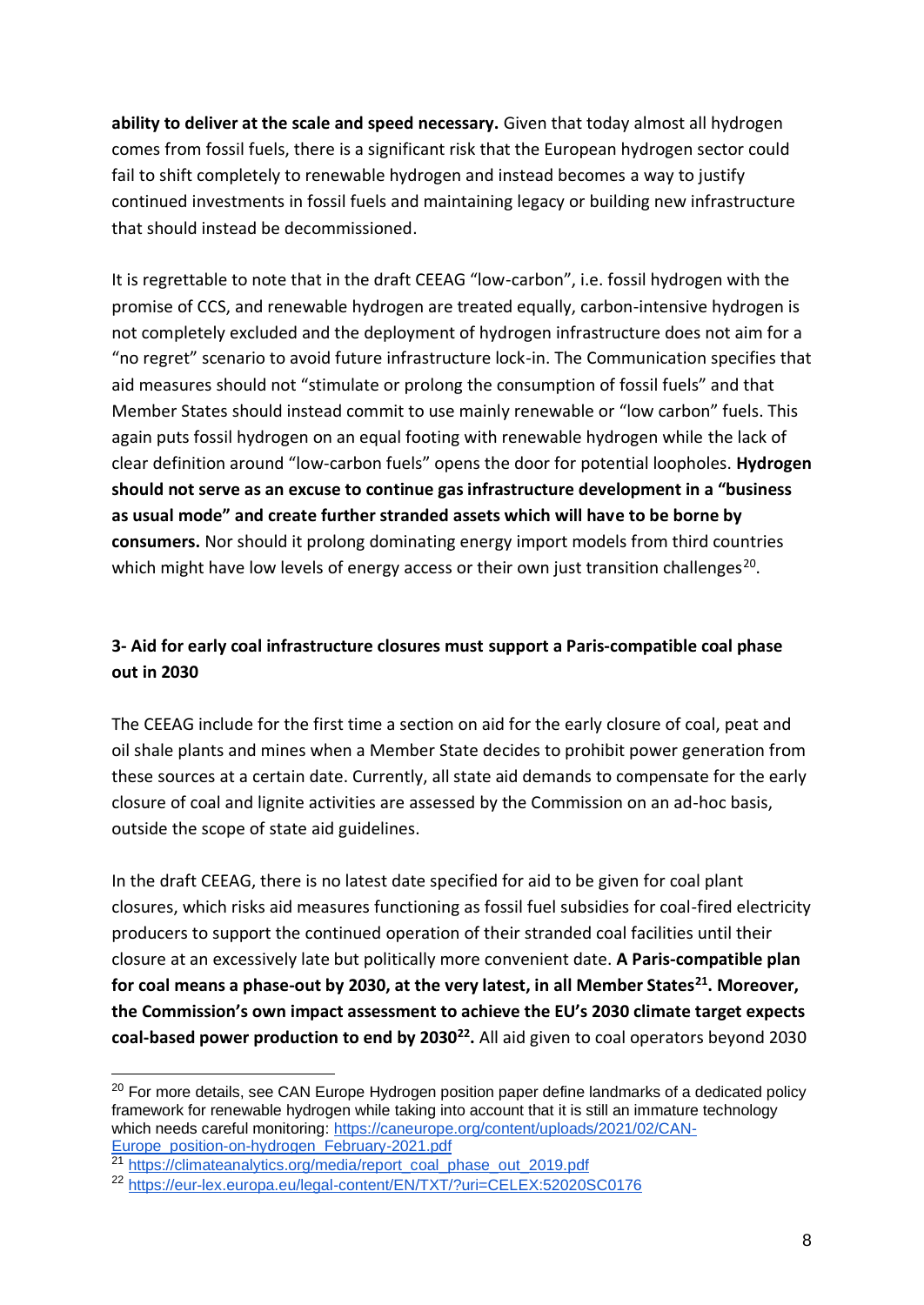will prolong coal based power production by incentivising a late phase-out; become a major hurdle for the ambitious policy needed in the face of the global climate crisis; fail to complement the market dynamics -borne by the increase of ETS prices as they currently push investors away from coal; and prevent rigorous implementation of EU environmental legislation such as the Industrial Emissions Directive, Large Combustion Plants Standards, Water Framework Directive etc. - enforcement of which can drive much earlier and more cost-effective coal plant closures, such as in the Hemweg coal plant case in the Netherlands<sup>23</sup>.

The dedicated chapter sets out compatibility rules for measures taken to compensate for the early closure of profitable coal, peat and oil shale activities, but it fails to define what is meant by 'early closure' and 'profitable'. It does not refer to the Union's 2030 climate target and does not mention any final date for authorising aid measures. **In order to be in line with the Union's binding climate targets for 2030 and 2050, this section should only apply to aid for the full and definitive closure of coal/oil/peat-fired power plants by 2030 at the latest in accordance with a closure plan.** It may not be granted to a coal-fired power plant whose closure was decided either by the operator or by the Member State before the adoption of these guidelines. If the coal-fired power plant for which closure aid is granted is not definitively closed by the date fixed in the closure plan endorsed by the Commission, the Member State concerned shall recover all aid granted in respect of the whole period covered by the closure plan.

The maximum aid intensity is not specified in the draft, which implies that 100% of the plants' claimed foregone profits and/or so called "additional" or "exceptional" costs could be compensated. While this can be recommended for exceptional costs related to workers (early pensions, retraining, and other social costs -such as those that relate to obligations from upholding the European Pillar of Social Rights) from a just transition perspective, for all other costs it will fail to incentivise coal closure dates compatible with the Paris Climate Agreement objectives.

In order to ensure that the aid is fair and incentivises earliest closures in Member States with different exposure to coal, an aid intensity for closures that is capped and degressive of the closure dates, e.g. max 90% for closure of the plant before 2024, 70% for closure of the plant before 2027 and 50% for closure of the plant before 2030, is needed.

The draft CEEAG clarifies that only profitable plants could receive aid for early closure, and the coal power plant must close no later than one year from the award of the compensation that should facilitate the assessment of profitability calculations. However, **it does not explain how the profitability of the plants, many of which are already unprofitable, will be** 

<sup>23</sup> [https://ec.europa.eu/commission/presscorner/detail/en/ip\\_20\\_863](https://ec.europa.eu/commission/presscorner/detail/en/ip_20_863)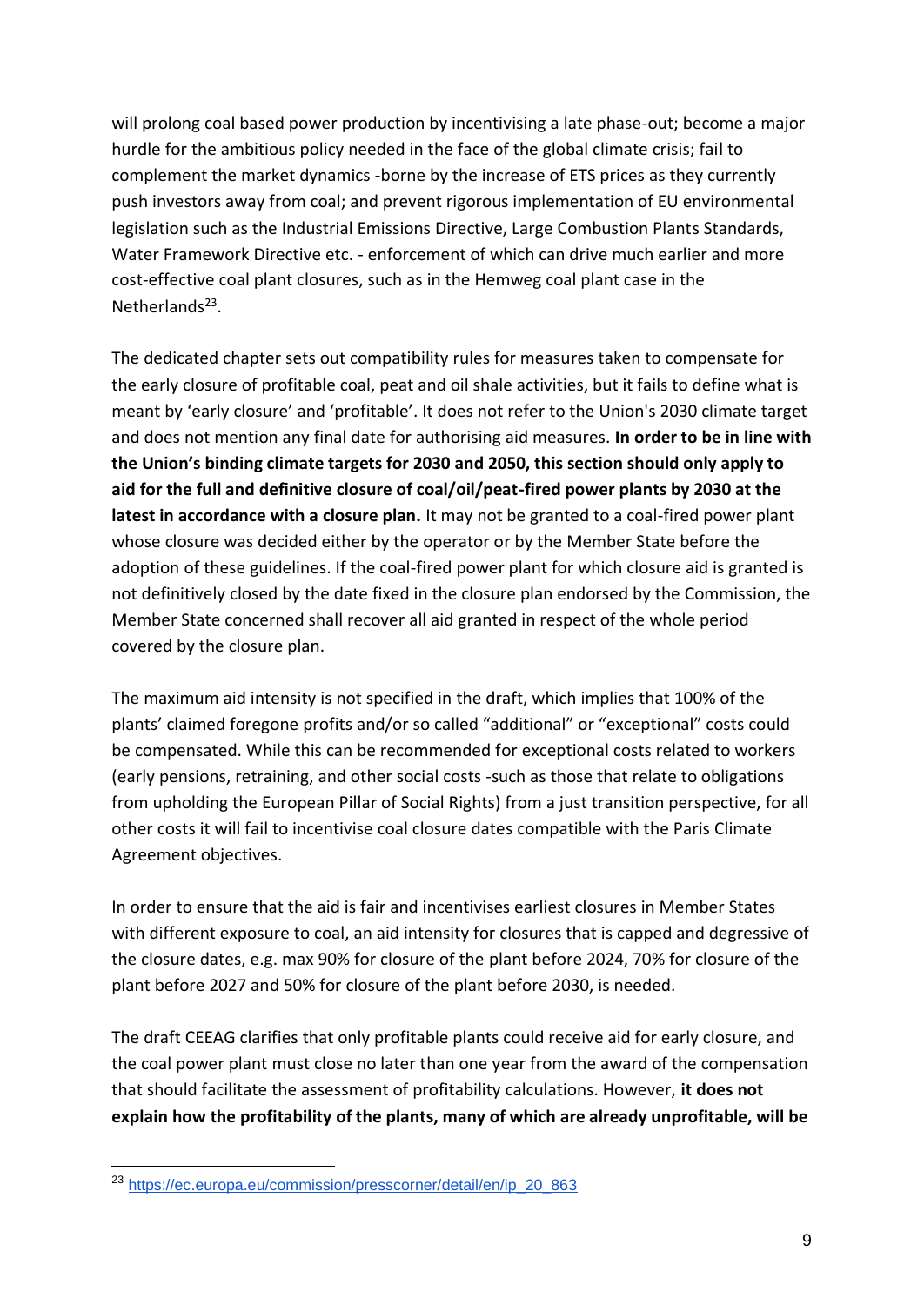**assessed**. This is an ongoing debate in the case of German lignite power plant closure compensations<sup>24</sup> demanded by the energy utilities, LEAG and RWE. The demand has been under in-depth investigation by the Commission - questioning the appropriateness of the profitability calculation methodology implemented by Germany, among other elements currently being assessed<sup>25</sup>.

**Defining timescale, types of foregone profits and costs and requiring independent and transparent evaluation of claimed profitability by experts, will help frame this and prevent the Commission from relying only on the Member States' and operators' own data and calculations.** An asset valuation methodology that applies equally for all Member States must indicate a clear list of what can be included in foregone profits claims. Any subsidies such as capacity payments must be excluded from profitability calculations as some plants or units can only be kept running or deemed profitable because of the financial support they are currently receiving through capacity payments. Profitability should only be assessed for the closing units and the companies should not be compensated for their non-coal assets including gas or biomass - and any profitability arising from subsidies paid for co-firing must also be excluded. Foregone profits must be calculated only after existing liabilities e.g. environmental rehabilitation and other pollution (remediation) costs, as well as obligations towards workers, are taken into account. Any calculation should also consider costs saved through early closure, for example fixed operating and maintenance costs that will not need to be paid once the plant is closed. **Coal plants' accelerated loss of profitability in the market conditions proves that the technically estimated economic lifetime of coal plants does not mean that they are profitable until the end. Thus, the Commission must scrutinize all profitability claims by coal and lignite operators, accounting also for the opportunity cost of not operating those plants.** 

It is important to note that even if the beneficiary coal plant operators claim not using the compensation money for anything other than closure, in essence the aid gives them the competitive advantage for becoming actors in other sectors - such as renewable energy, freeing them from their costly stranded assets that threaten their social licence. This is a major support to coal investors on its own, and thus the Commission must ensure that the companies do not get overcompensated.

The CEEAG must also tackle the major loophole provided by the Rescue and Restructuring Aid Guidelines, potentially disincentivising a national early coal phase out debate. The Oltenia case in Romania shows how a utility's financial difficulties in paying for carbon permits can lead to a restructuring plan, including coal and new fossil gas plants running for

<sup>24</sup> [https://caneurope.org/can-europe-contribution-to-state-aid-sa-53625-2020-n-germany](https://caneurope.org/can-europe-contribution-to-state-aid-sa-53625-2020-n-germany-compensation-of-rwe-and-leag-for-lignite-phase-out/)[compensation-of-rwe-and-leag-for-lignite-phase-out/](https://caneurope.org/can-europe-contribution-to-state-aid-sa-53625-2020-n-germany-compensation-of-rwe-and-leag-for-lignite-phase-out/)

<sup>25</sup> [https://ec.europa.eu/commission/presscorner/detail/en/ip\\_21\\_972](https://ec.europa.eu/commission/presscorner/detail/en/ip_21_972)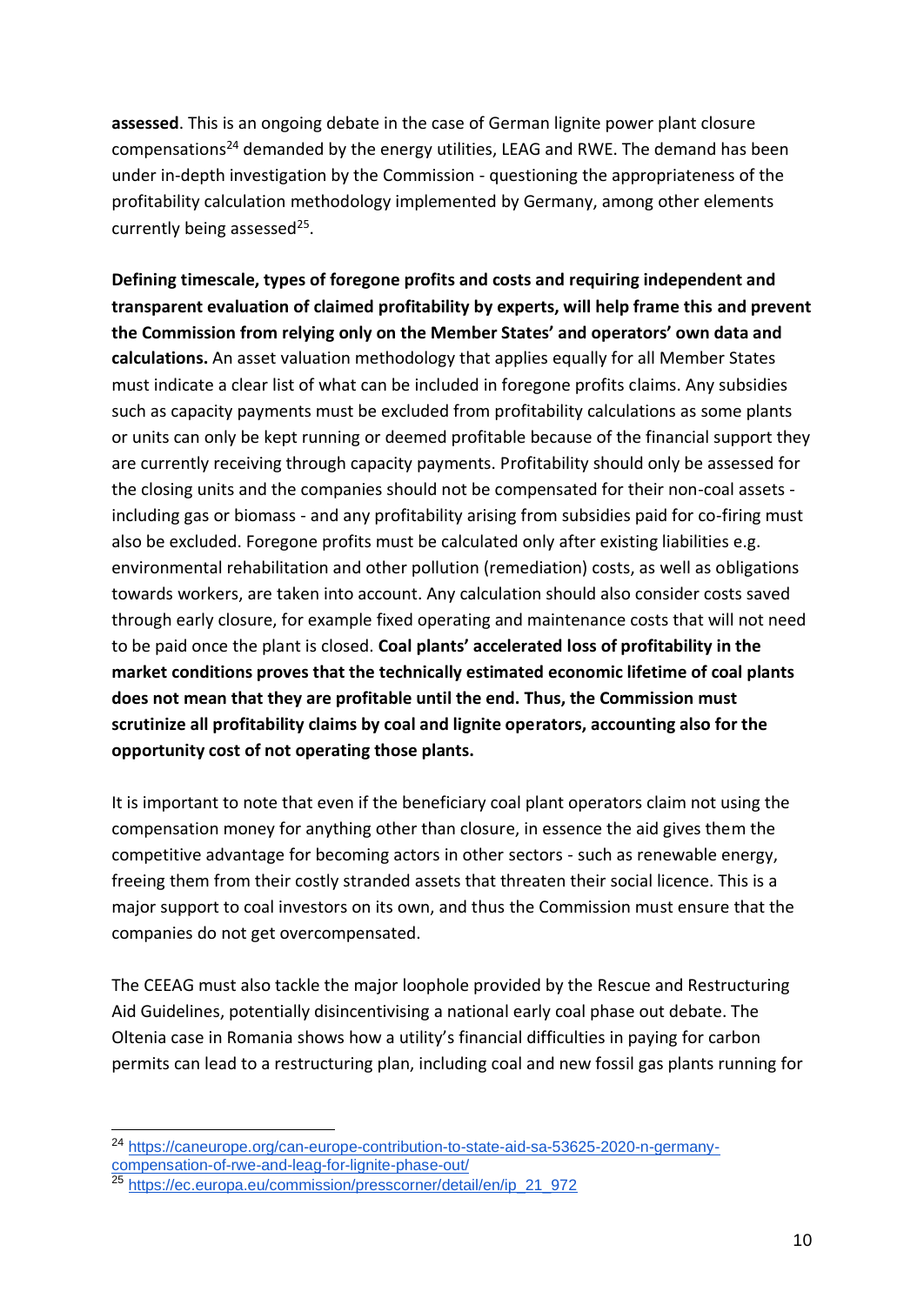a very long time, to be supported by state aid<sup>26</sup>. The case is currently under investigation by the Commission, and the final decision will have direct implications for the coal phase out and just transition debates in the country. Since Rescue and Restructuring Aid Guidelines are not revised in tandem with CEEAG, it provides a loophole for Member States to potentially opt for giving restructuring aid to their coal utilities first to make them profitable, only to compensate the companies for coal asset closures once they decide on a coal phase out date. This would be disproportionate aid but may not be visible as a loophole exists for the same utilities to go through different guidelines to receive unfair compensation for their poor financial decisions to remain in the coal generation business, without appropriately paying for all the external costs borne throughout their life cycles.

Examples of state aid granted to Polish operators to restructure their uncompetitive coal mines also shows that substantial amounts of aid can be used for debt cancellation or covering financial losses, and it neither facilitates faster closures, nor incentivises the government to plan for an early coal phase-out date. In Poland, state aid for hard coal mining restructuring aid in year 2003 equalled 17,5 billion PLN (3,8 billion EUR), 15 billion PLN (3.3 billion EUR) of which was used for the cancellation of the mines' debts to the state, which constitutes 85% of the granted sum<sup>27</sup>.

The chapter in the draft does not include stringent transparency rules for coal closure compensation cases. Transparency requirements should be set as to the amount of greenhouse gas emissions effectively reduced by the aid, calculation of amounts, and adjustment parameters to avoid overcompensation. Clauses throughout the draft, referring to transparency and increasing incentives for stakeholder participation (see 3.2.1.4) must be repeated for this chapter.

## **4- Aid for the energy and environmental performance of buildings**

The current draft leaves the door open for new fossil gas installations as long as Member States can justify these installations as transition investments. We welcome the Commission's acknowledgement of the long-term negative environmental consequences of incentivising new gas investments in buildings. It is positive that the Commission considers that the negative effects of aid for oil-fired or coal-fired energy equipment are unlikely to be offset, and thus signalling less likelihood of authorisation of state aid for this equipment. It is similarly welcome that cogeneration based on non-renewables or biomass is not eligible when it negatively impacts air quality or RES deployment, even though this could be further extended. However, there is a need to spell out more stringent assessment criteria for fossil

<sup>26</sup> <https://caneurope.org/subsidies-fossil-fuel-gorj-county/>

<sup>&</sup>lt;sup>27</sup> K. Rutkiewicz, "STATE AID FOR RESTRUCTURING OF THE HARD COAL MINING INDUSTRY IN THE EUROPEAN UNION'S COMPETITION POLICY IN THE PERIOD 2002-2010", 2014 [https://www.ue.katowice.pl/fileadmin/\\_migrated/content\\_uploads/24\\_K.Rutkiewicz\\_\\_Pomoc\\_publiczna](https://www.ue.katowice.pl/fileadmin/_migrated/content_uploads/24_K.Rutkiewicz__Pomoc_publiczna_na_restrukturyzacje....pdf) [\\_na\\_restrukturyzacje....pdf](https://www.ue.katowice.pl/fileadmin/_migrated/content_uploads/24_K.Rutkiewicz__Pomoc_publiczna_na_restrukturyzacje....pdf)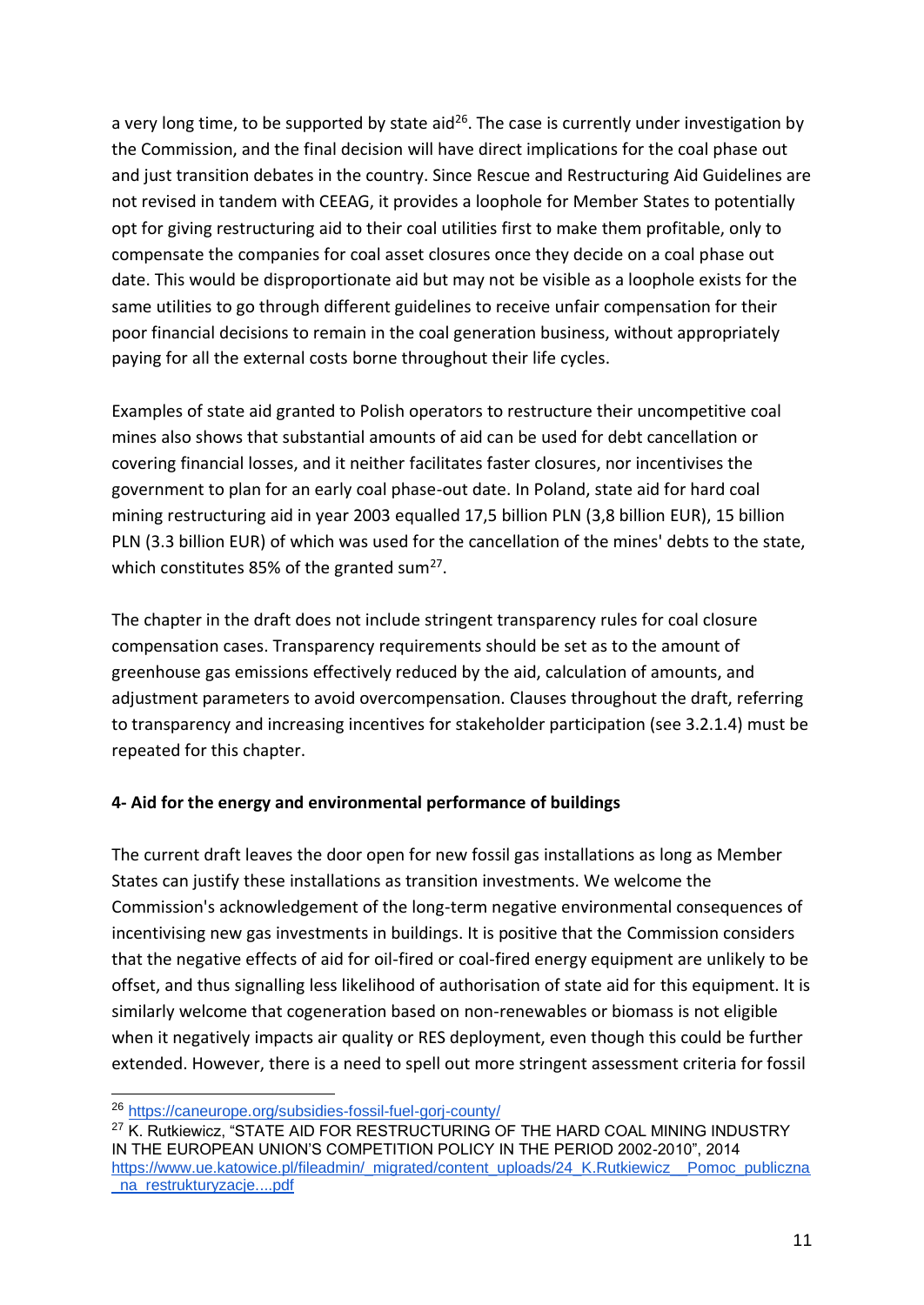gas equipment, including for efficient cogeneration, and clarify the risks associated with incentivising this kind of equipment. The opportunity cost for renewable energy equipment should be spelled out in the proposal - as they constitute the 'cleaner alternatives that are available in the market'. State aid should be granted to support the shift towards clean and sustainable heating solutions that are already available across Europe. The low temperature heat demand of buildings can be covered by a broad range of alternative renewable energy sources, such as renewable electricity that powers electric heat pumps, which capture ambient and geothermal heat, as well as solar thermal heat. Buildings can also be connected to district heating networks that supply the above-mentioned renewable heat sources. Doing otherwise would run against the EU commitment to work towards the achievement of climate neutrality in line with the Paris Agreement as well as against the objectives enshrined e.g. in the RED to promote the use of renewable energy in the heating and cooling sector as well as to mainstream renewable energy in buildings.

The current draft sets very unambitious thresholds for energy renovation, corresponding to shallow renovations (i.e. 20% energy savings) which is fully against higher 2030 energy targets as well as the Renovation Wave's objectives. Deep renovation is understood as a refurbishment leading to at least 60% energy savings<sup>28</sup>. In the Renovation Wave strategy, the Commission sets the goal to substantially increase the rate of deep renovations in the EU by 2030, hence the CEEAG cannot allow for public support to be granted according to such a low threshold which does not lead to substantial energy savings and contradicts the Union's priorities. Therefore, the guidelines must be aligned with the higher ambition and integrate, as a minimum, the 60% energy savings threshold.

As in the rest of the draft CEEAG, the dedicated chapter lacks a strong reference to energy efficiency first principle. The energy efficiency first principle implies that a strong reduction of the energy demand is a prerequisite for any successful energy transition, and the building sector can save roughly two-thirds of its current energy demand by 2050<sup>29</sup>.

Regarding new buildings, considering that most national NZEB definitions are unambitious (i.e. the COM 2020 progress assessment report shows that NZEB primary energy values for most Member States have less demanding requirements than the benchmarks recommended by the Commission in both residential and non-residential buildings), the at least 10% primary energy savings requirements is too low to ensure that state aid fosters the construction of those buildings that have the highest performance. Besides, what is key is to clarify the relationship between the CEEAG and the upcoming revision of the EPBD, where the NZEB requirements are expected to be updated. A dynamic cross reference is needed here.

<sup>&</sup>lt;sup>28</sup> [https://caneurope.org/energy\\_transition\\_buildings\\_factsheet/](https://caneurope.org/energy_transition_buildings_factsheet/)

<sup>29</sup> <https://caneurope.org/building-a-paris-agreement-compatible-pac-energy-scenario/>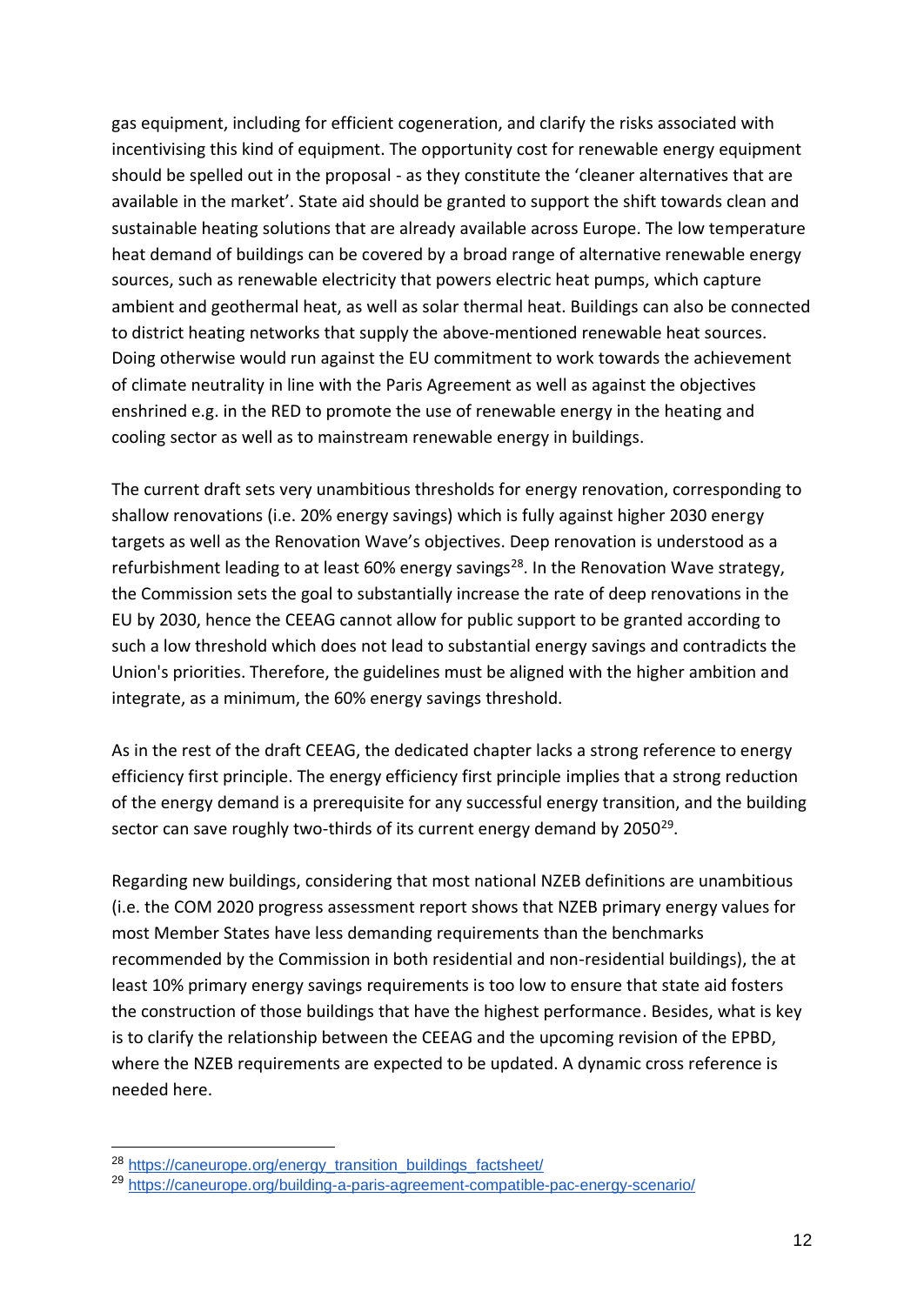Given the complexity and long duration of construction/renovation projects, limiting the possibility to grant state aid only to those that have been implemented and finalised at least 18 months before the entry into force of a Union standard risks leaving out many projects that would have an important role in improving the overall performance of the building sector.

#### **5- Aid for district heating and cooling**

The definition of energy efficient district heating and cooling in the draft CEEAG is linked to the EED 2012/27 Art. 2 (41 &42) which promotes cogeneration often operated on fossil fuels. The definition for efficient district heating and cooling and the methodology for determining the efficiency of the cogeneration process are meant to be updated through the legislative process that has just started with the publication of the Commission's proposal on the Energy Efficiency Directive (EED) revision in July 2021. The CEEAG must ensure coherence with the legislation under European Green Deal, and not be based on outdated provisions that do not ensure the achievement of the EU climate and energy commitments. **It needs to be ensured that state aid is not being granted to installations with greenhouse gas emissions that are unlikely to remain compatible with the EU´s trajectory towards climate neutrality.** 

The Commission considers that the upgrade or construction of district heating and cooling systems which rely on the most polluting fossil fuels such as coal, lignite, oil and diesel, have negative consequences on competition and trade which are unlikely to be offset unless certain conditions are fulfilled. One of those conditions, paragraph 347 (d), asks 'a clear timeline involving firm commitments for transitioning away from the most polluting fossil fuels, compatible with the Union's 2030 climate target and the 2050 climate neutrality target'. This is unclear and not binding, and leaves a door open for fossil gas by demanding a timeline to phase out only the energy sources which are defined as the most polluting.

The same way as in the energy infrastructure section, new investments in fossil gas for the construction or upgrade of district heating and cooling are considered to have positive environmental effects should the Member States explain how the measure will help achieve 2030 and 2050 climate targets, and avoid lock-in to gas infrastructure and equipment. Fossil gas investments are not compatible with the Union's 2050 climate neutrality commitment. Moreover, the dedicated chapter gives the example of aid beneficiary's commitment to binding targets to implement CCS/CCU, substitute fossil gas by renewable or low-carbon gases or close on a timeline consistent with the Union's climate targets, as a justified way of avoiding lock-in effect. This is problematic because mainly it is far from incentivising renewable energy sources for district heating, while putting them on equal footing with unproven technologies that are not suitable for this type of commitment. Given the fact that